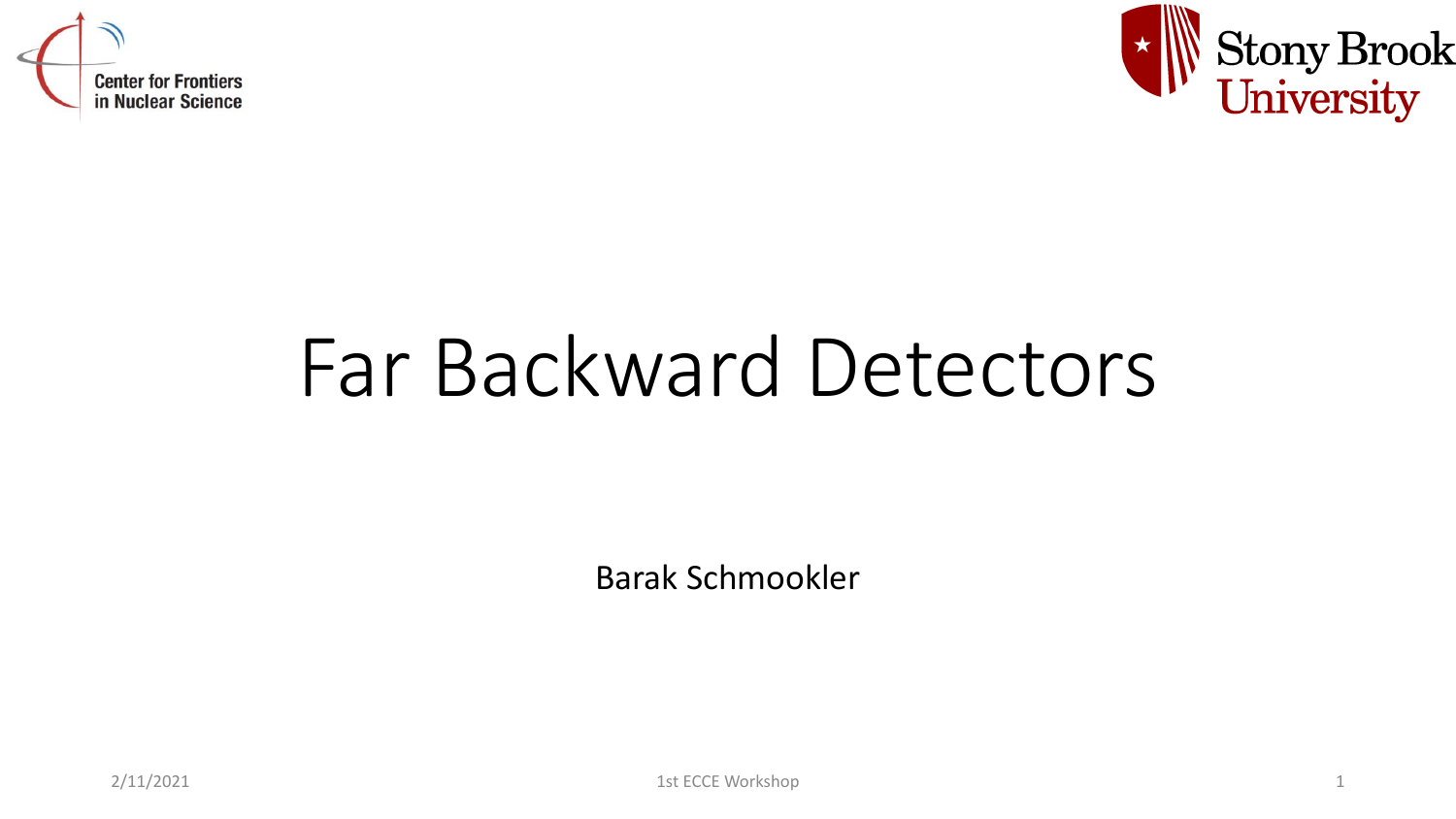#### EIC baseline IR layout

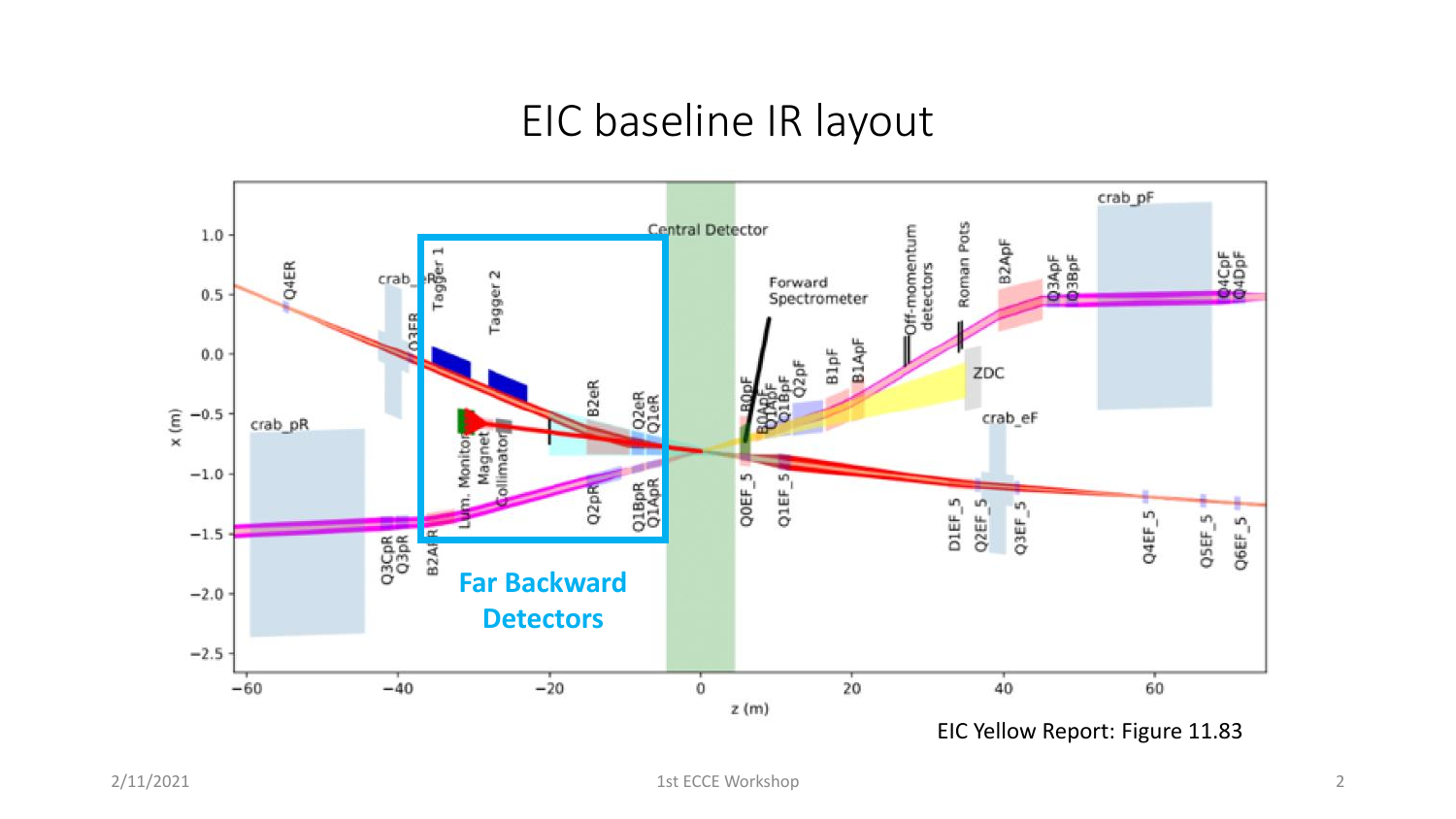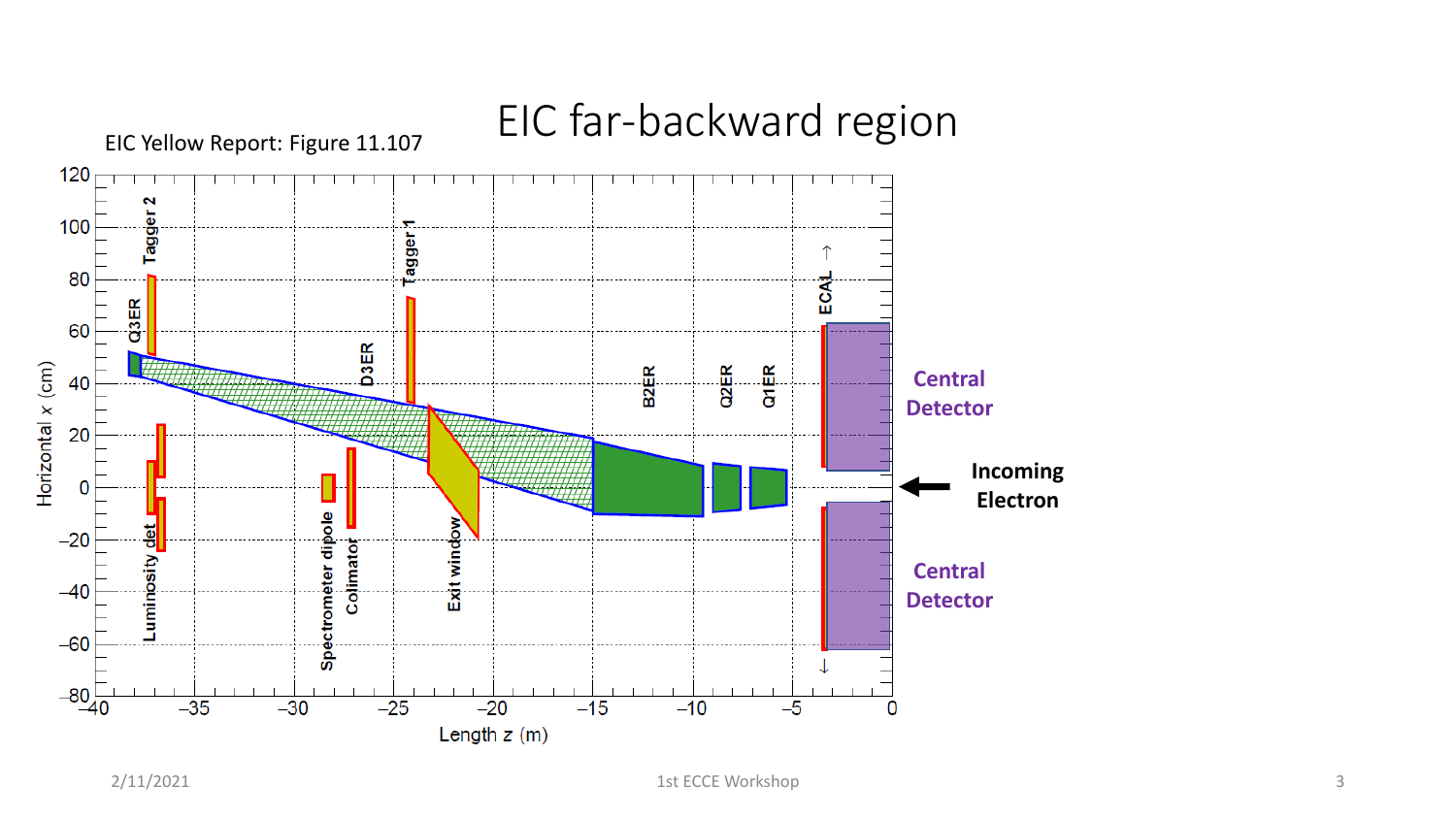

## EIC far-backward region





**Luminosity measurement** is needed for absolute cross section, as well as combining measurements from different run periods. In addition, the relative luminosity for different bunch crossings is needed for asymmetry measurements.

 $2/11/2021$  1st ECCE Workshop  $1$ st ECCE Workshop  $4$ Outgoing electron will have a momentum slightly smaller than the beam. It can be used to calibrate and verify luminosity measurement. (Requires low-luminosity runs with only a single electron-photon pair per bunch crossing.)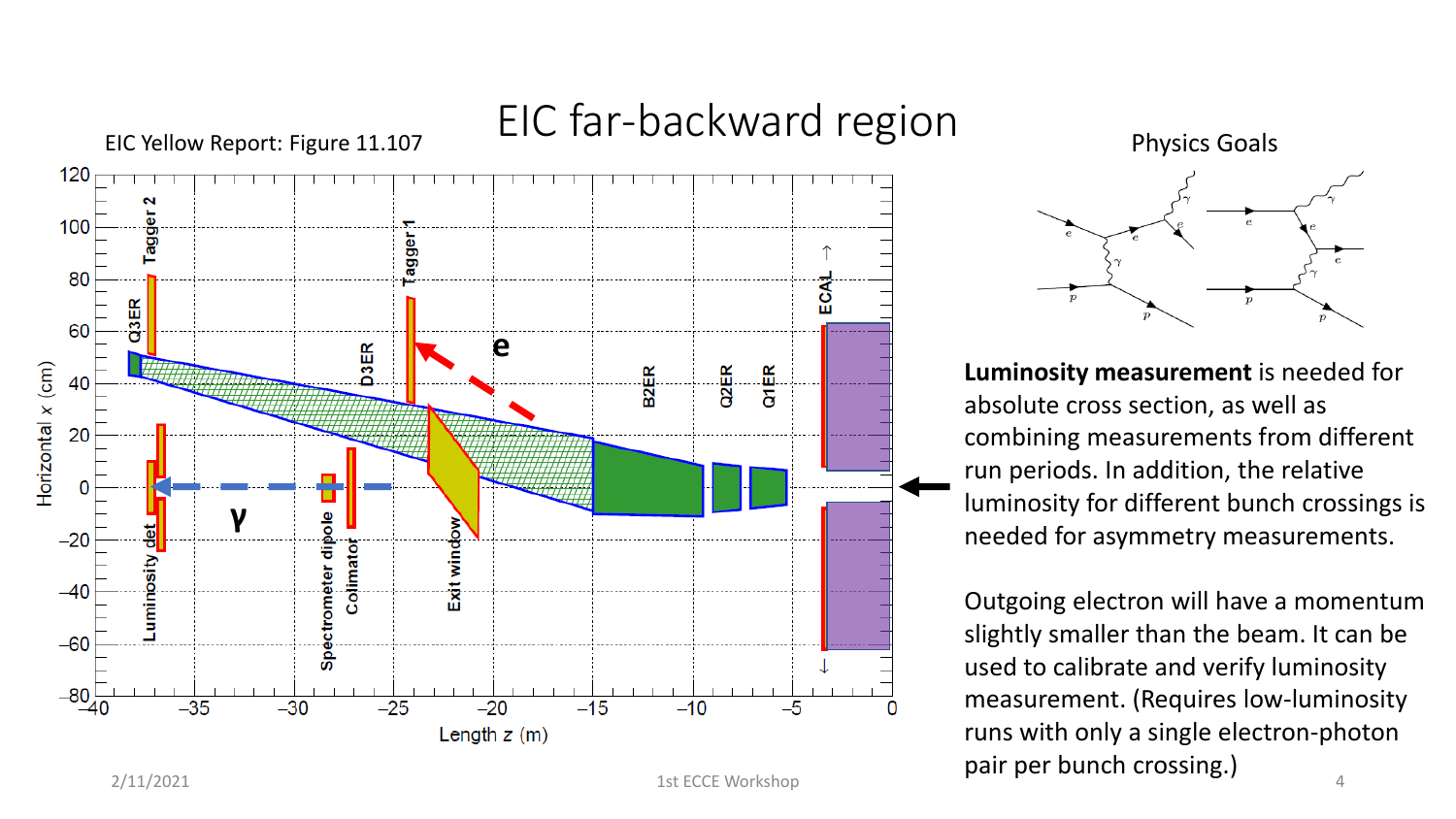### Luminosity measurement

- ➢Same method used by the *HERA* experiments. Photon tagger was located at ~-100m. *ZEUS* achieved 1.7% scale uncertainty.
- ➢Precisely-known, large QED cross section means small theory and statistical uncertainties.
- ➢At the *EIC*, over 20 Bremsstrahlung photons will be produced for electron-proton scattering (higher number for nuclear targets). Energy in zero-degree calorimeter is proportional to the number of photons.
- ➢Alternative method is to use photon conversions to electron-positron pairs in the exit window.

$$
\frac{d\sigma}{dE_{\gamma}} = 4\alpha r_e^2 \frac{E_e'}{E_{\gamma}E_e} \left(\frac{E_e}{E_e'} + \frac{E_e'}{E_e} - \frac{2}{3}\right) \left(\ln \frac{4E_p E_e E_e'}{m_p m_e E_{\gamma}} - \frac{1}{2}\right)
$$

$$
\frac{d\sigma}{d\Theta_{\gamma}} \sim \frac{\Theta_{\gamma}}{((m_e/E_e)^2 + \Theta_{\gamma}^2)^2}
$$

Eur. Phys. J. C (2011) 71: 1574



EIC Yellow Report: Figure 11.107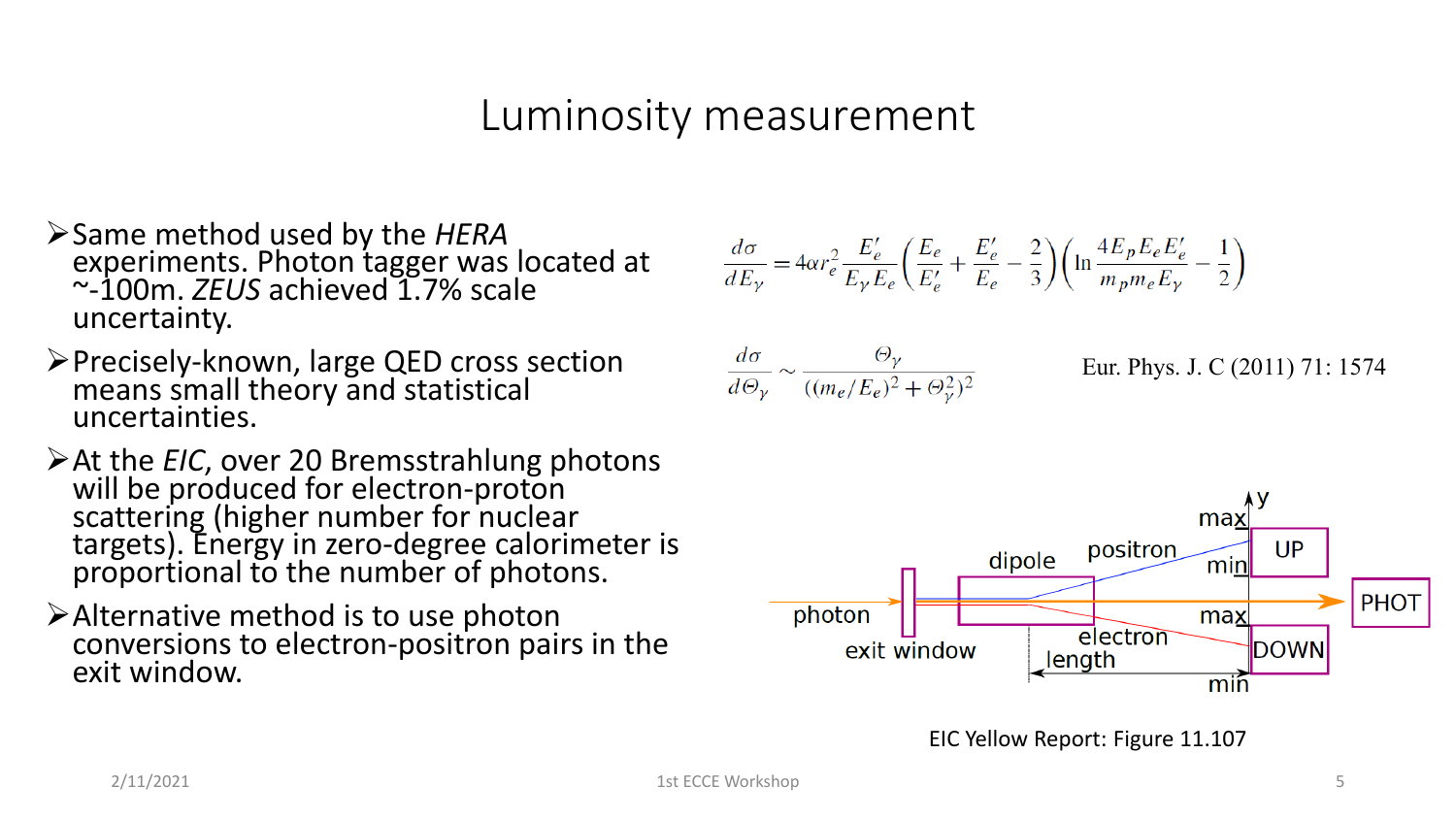## Luminosity measurement – considerations for zero-degree calorimeter

- $\triangleright$  Luminosity determination using the zerodegree calorimeter is effectively an energy measurement, with all associated systematic uncertainties.
- ➢Calorimeter is exposed to the synchrotron radiation fan – and must be shielded. This leads to a 'fuzzy' low-energy cutoff on the photon energy at ~0.1-1 GeV.
- ➢In order to have small acceptance corrections, careful integration with the machine – including consideration of electron beam divergence – must be considered.
- ➢When using the outgoing electron to calibrate/verify the luminosity measurement, a more complicated calculation of the cross section needs to be used.



EIC Yellow Report: Figure 11.108-109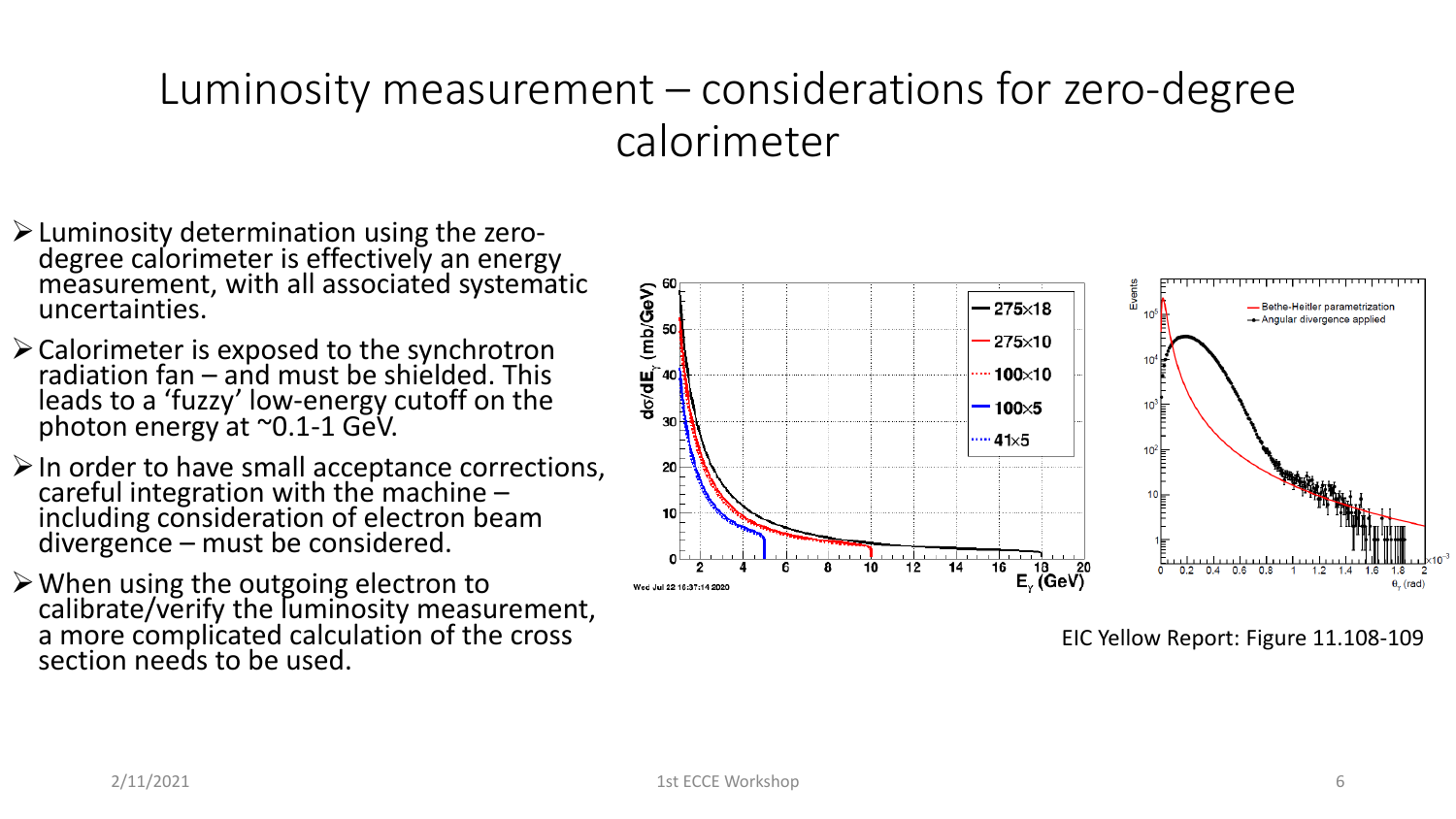## Luminosity measurement – considerations for pair spectrometer

- $\triangleright$  Advantages of this method are that the detectors are outside the synchrotron fan, there is a well-defined lower-energy cutoff, and a much event lower-rate.
- $\triangleright$  The photon exit window thickness must be uniform and known very precisely.
- ➢Calorimeters are required for both devices. The spectrometer must also measure the electron and positron positions.
- ➢Unique magnetic field will be required for each electron beam energy in order to optimize the coincidence rate.



EIC Yellow Report: Figure 11.107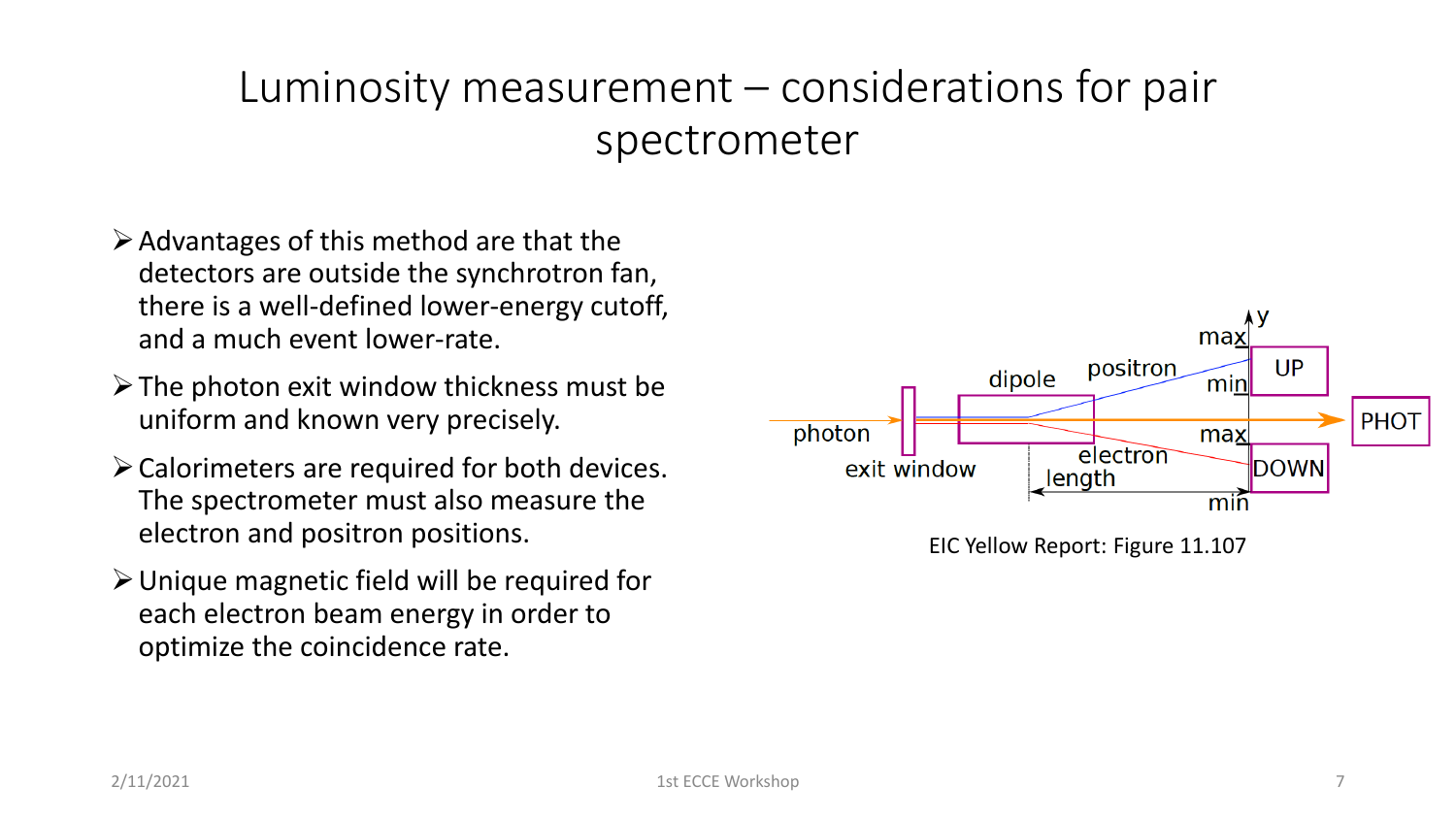

# EIC far-backward region

Physics Goals

**Photoproduction** measurements at  $Q^2 \approx 0$ . Taggers allow for inelastic processes to be measured at very low  $Q^2$  with better control.

The *HERA* experiments had up to 3-4 taggers, positioned from -6m to -103m. (Some of which were installed for part of the running.)

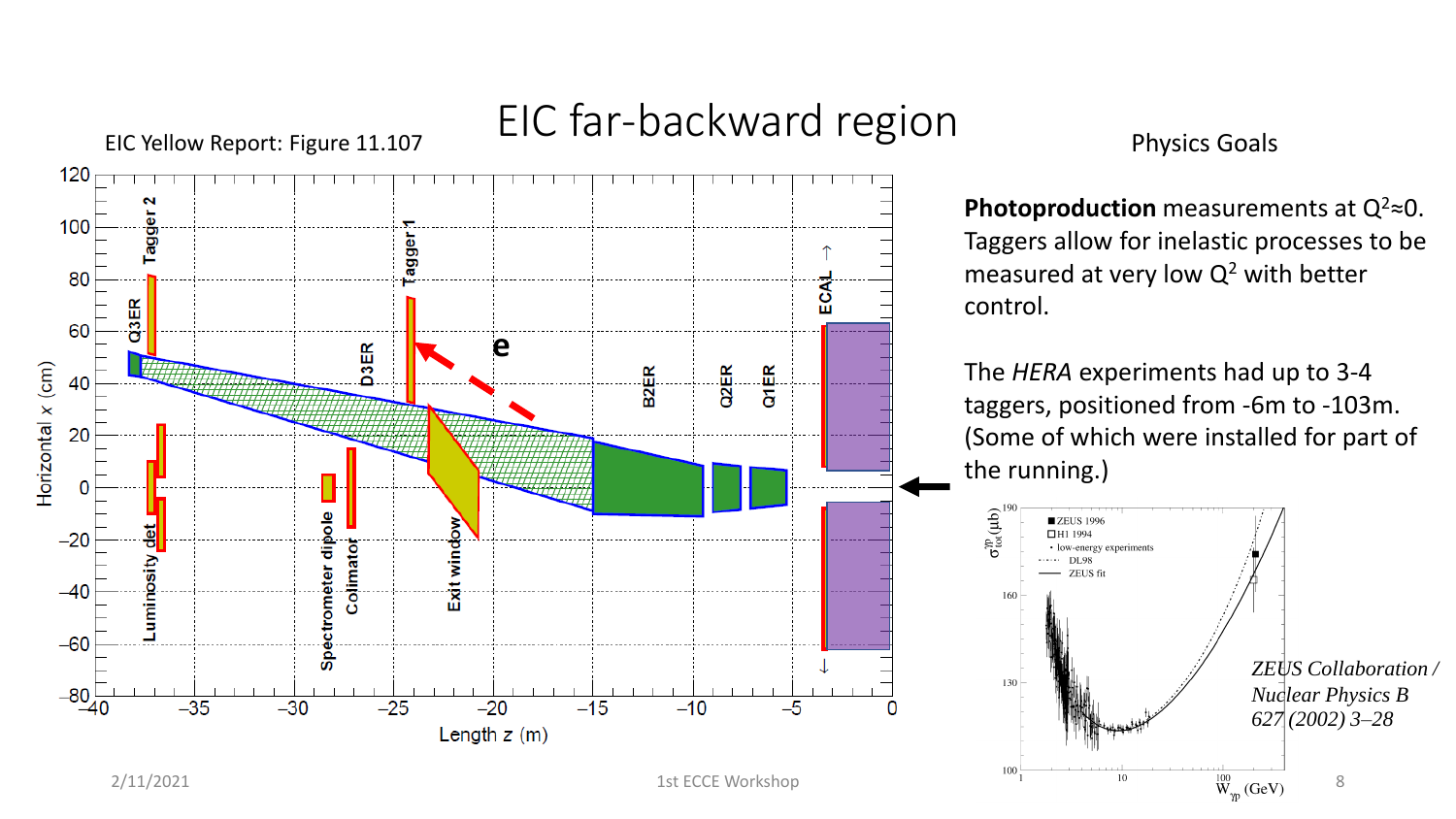## Example – Inclusive Photoproduction

Inclusive electron-proton differential cross section:

$$
\frac{d^2 \sigma_{\text{tot}}^{ep}(y, Q^2)}{dy \, dQ^2} = \frac{\alpha}{2\pi} \frac{1}{Q^2} \left[ \left( \frac{1 + (1 - y)^2}{y} - \frac{2(1 - y)}{y} \frac{Q_{\text{min}}^2}{Q^2} \right) \sigma_T^{\gamma p}(y, Q^2) + \frac{2(1 - y)}{y} \sigma_L^{\gamma p}(y, Q^2) \right]
$$

$$
Q^{2} = Q^{2}_{\min} + 4E_{e}E'_{e}\sin^{2}\frac{\vartheta}{2} \qquad y = 1 - \frac{E'_{e}}{E_{e}}\cos^{2}\frac{\vartheta}{2} \approx 1 - \frac{E'_{e}}{E_{e}}
$$

$$
Q^{2}_{\min} = \frac{m_{e}^{2}y^{2}}{1 - y} \qquad W_{\gamma p} = 2\sqrt{E_{e}E_{p}y},
$$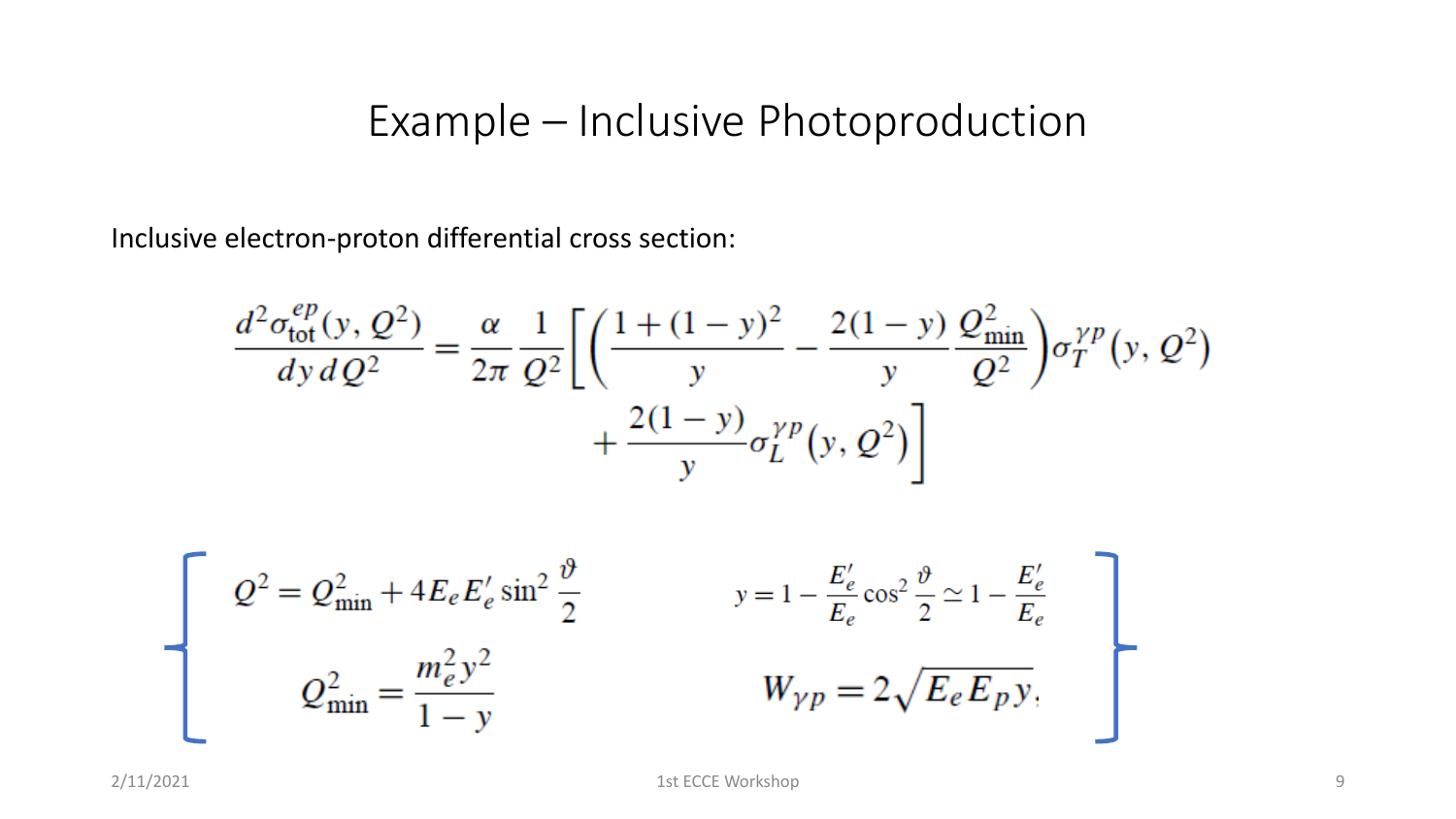#### Example – Inclusive Photoproduction

Inclusive electron-proton differential cross section:

$$
\frac{d^2 \sigma_{\text{tot}}^{ep}(y, Q^2)}{dy \, dQ^2} = \frac{\alpha}{2\pi} \frac{1}{Q^2} \left[ \left( \frac{1 + (1 - y)^2}{y} - \frac{2(1 - y)}{y} \frac{Q_{\text{min}}^2}{Q^2} \right) \sigma_T^{\gamma p}(y, Q^2) + \frac{2(1 - y)}{y} \sigma_L^{\gamma p}(y, Q^2) \right]
$$

Integrating over the  $Q^2$  range of the tagger acceptance:

$$
\frac{d\sigma_{\text{tot}}^{ep}(y)}{dy} = \frac{\alpha}{2\pi} \left[ \frac{1 + (1 - y)^2}{y} \ln \frac{Q_{\text{max}}^2}{Q_{\text{min}}^2} - \frac{2(1 - y)}{y} \left( 1 - \frac{Q_{\text{min}}^2}{Q_{\text{max}}^2} \right) \right] \sigma_{\text{tot}}^{\gamma p}(y)
$$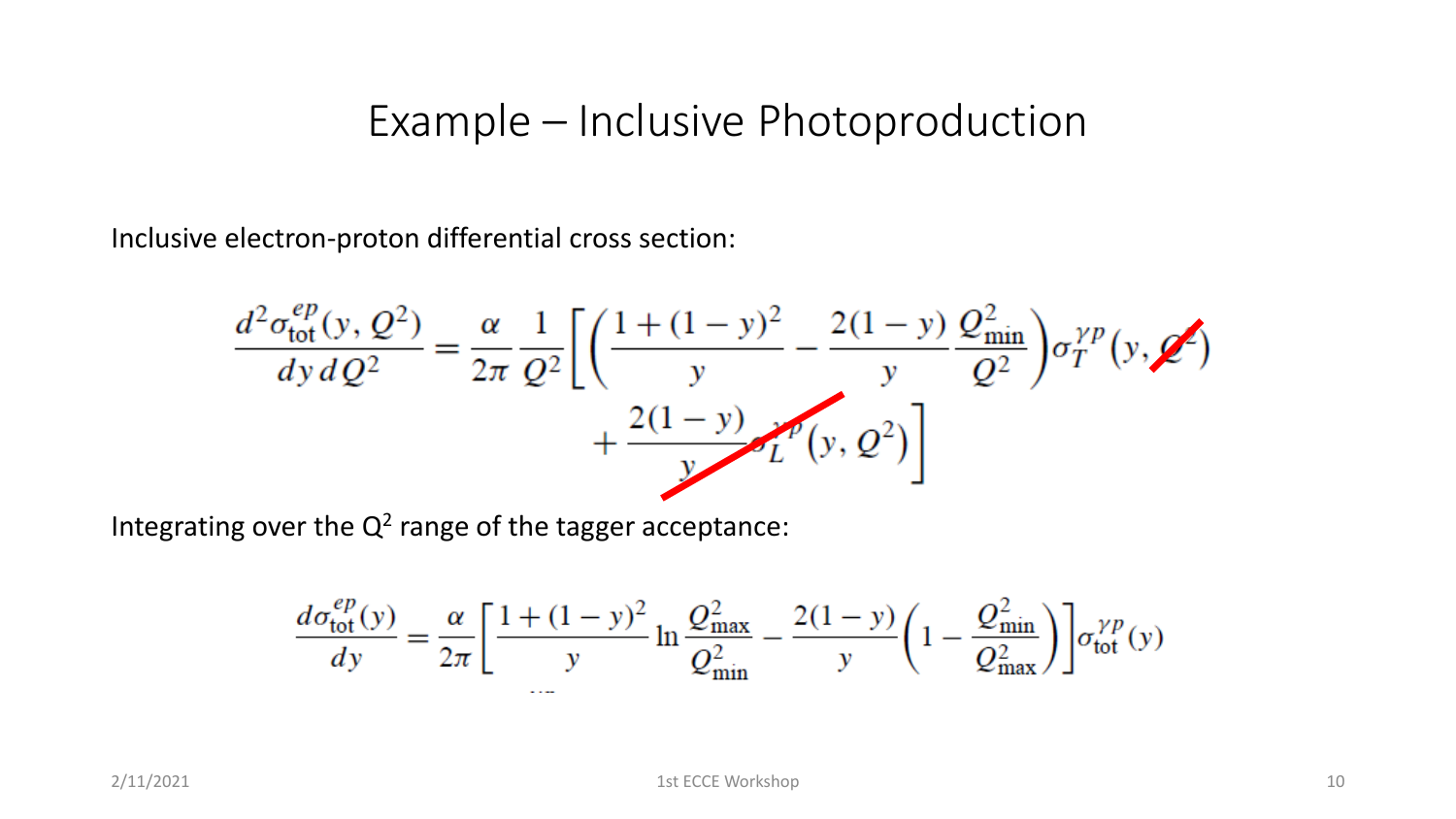### Example – Inclusive Photoproduction

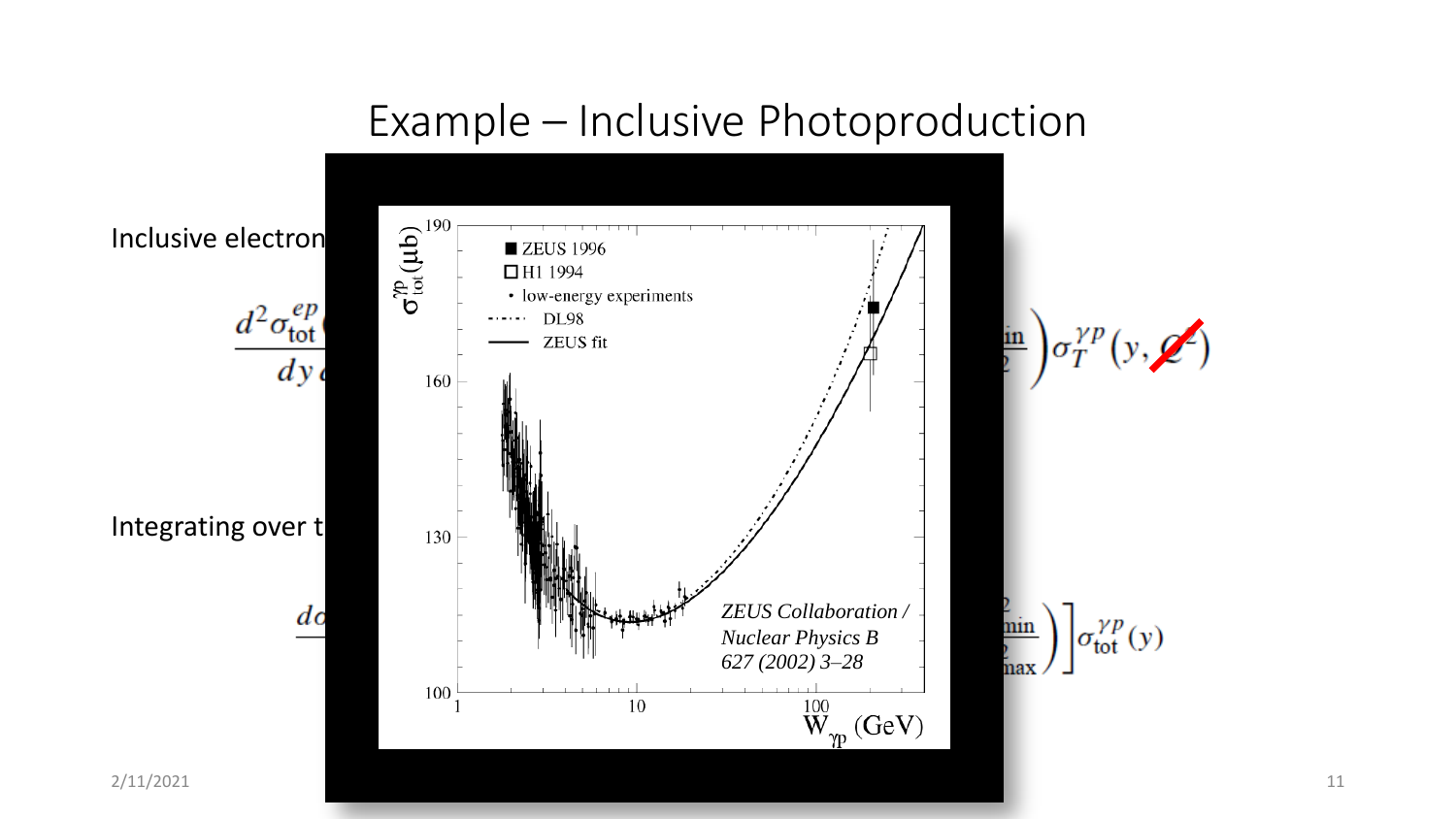Photoproduction measurement considerations

- ➢Electrons will be bent by the first dipole into the detector area. Must have very thin exit windows.
- ➢Calorimeters will be needed for triggering and energy measurements. Fine segmentation will be required to disentangle low  $Q^2$  inelastic events from the radiative elastic (bremsstrahlung) electrons.
- ➢Position-sensitive detectors will also be needed in order to reconstruct both  $Q^2$  and  $y(x)$ . Multiple layers will help.
- ➢Energy converge for the two taggers should be complementary.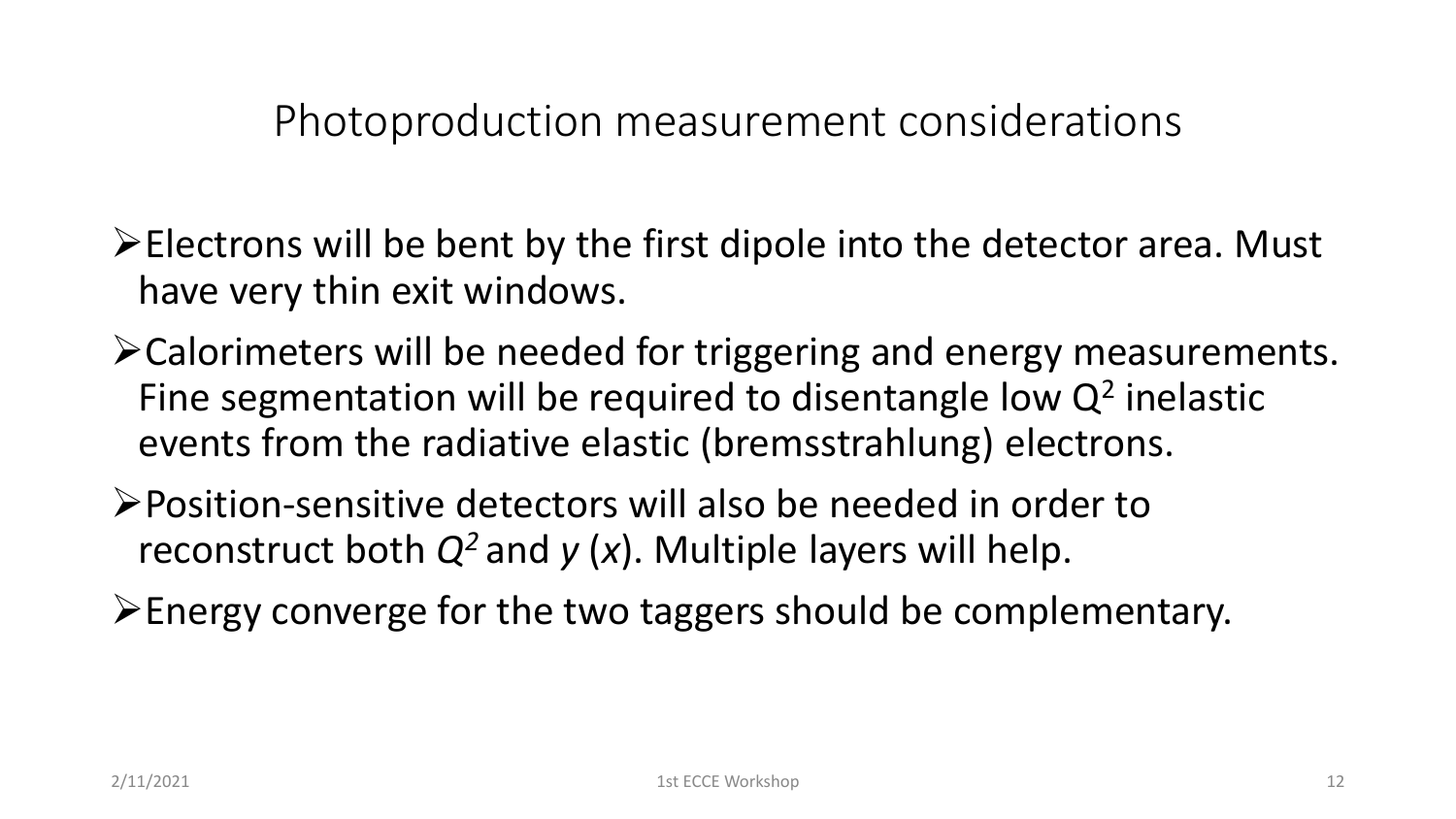#### Kinematic phase-space and acceptance

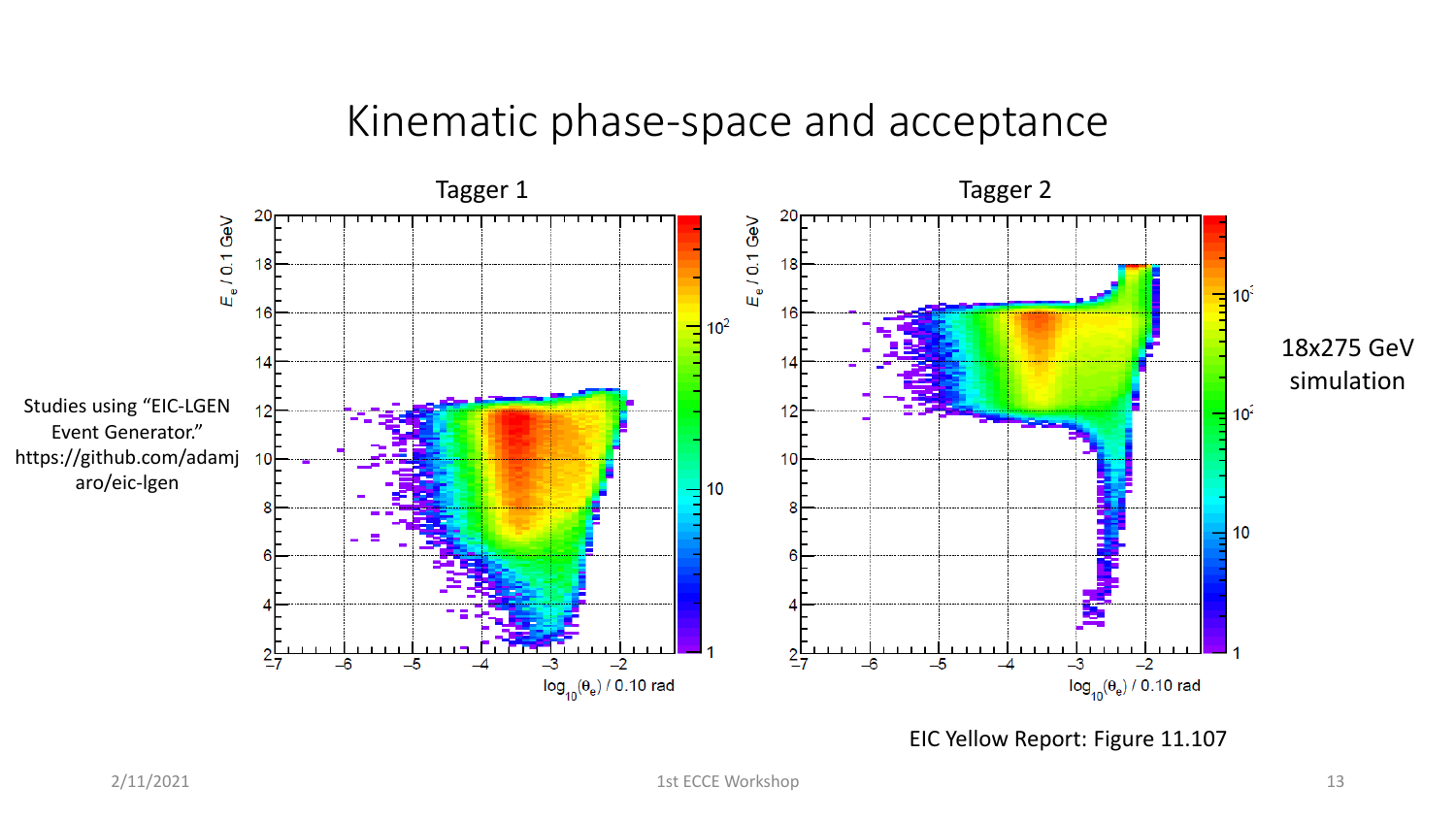#### Kinematic phase-space and acceptance

18 GeV e on 275 GeV p

18 GeV e on 275 GeV p

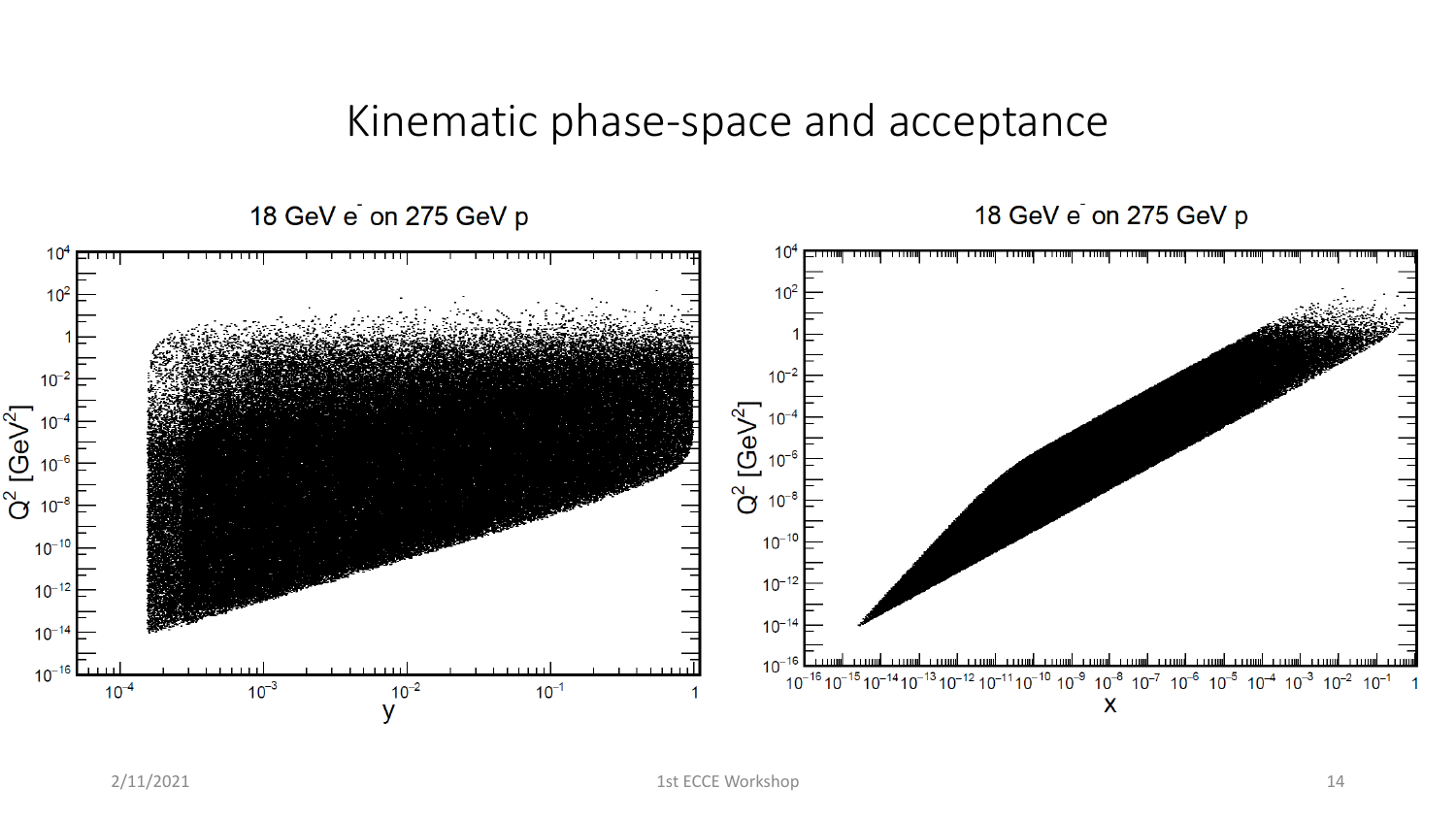#### Kinematic phase-space and acceptance

18 GeV e on 275 GeV p

18 GeV e on 275 GeV p

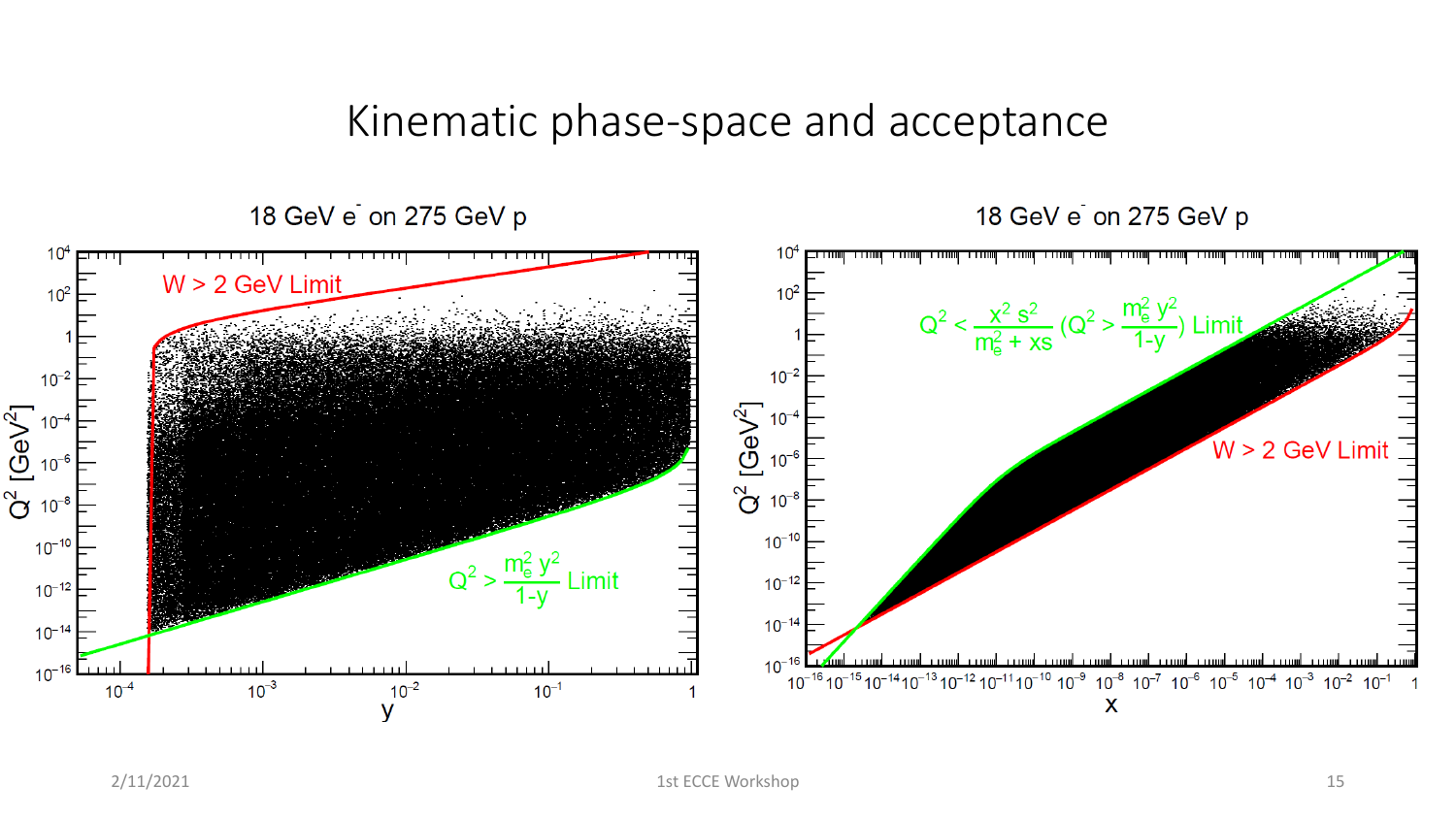# Kinematic phase-space and acceptance<br>18 GeV e on 275 GeV p